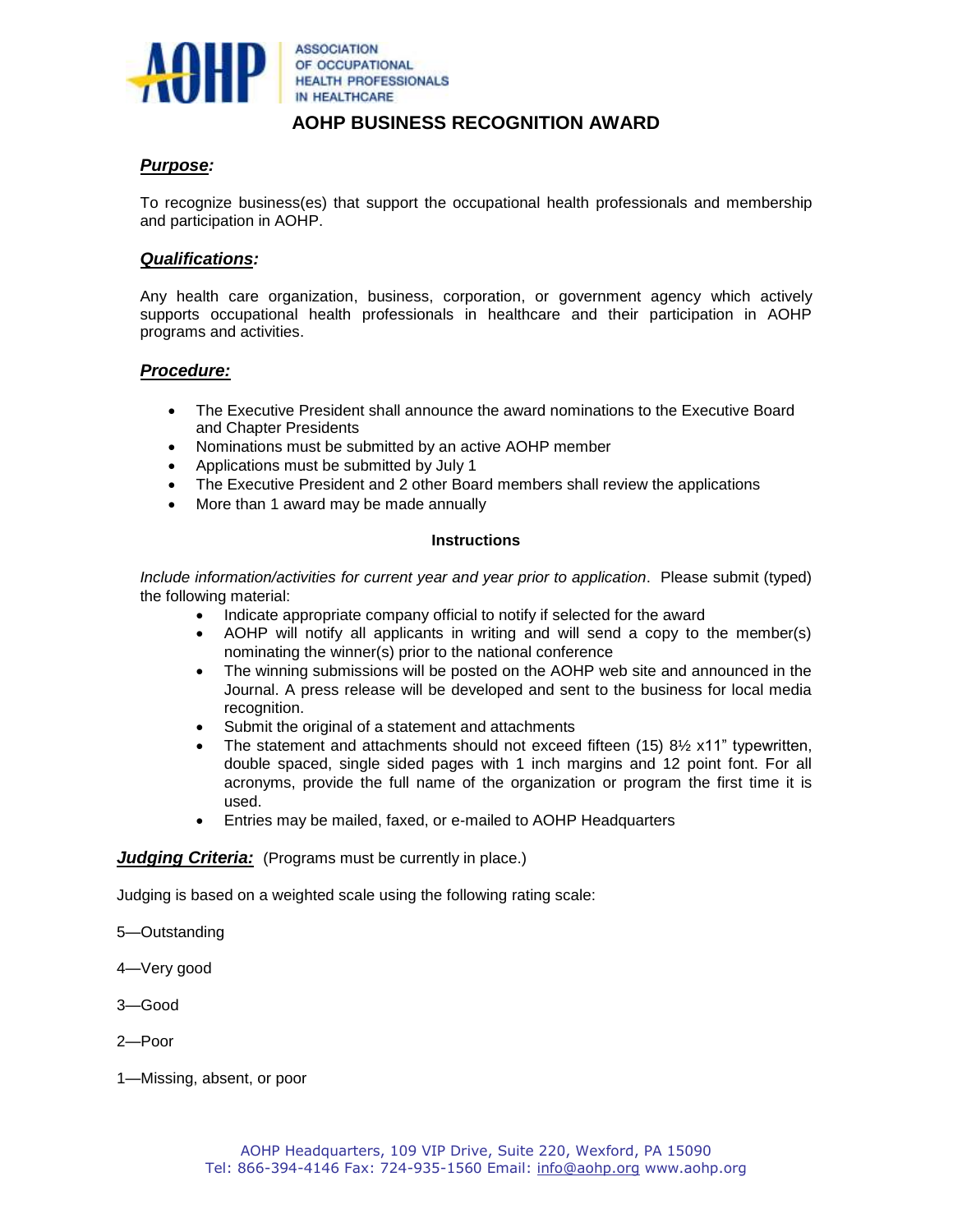

- Embraces the concepts of a safe and healthy work environment.
- Demonstrates support for occupational health nursing by:

-involving occupational health nursing in strategic planning and policy and procedure development.

-providing resources, e.g. space, budget, equipment, for operation of a comprehensive occupational health program.

-supporting continuing professional development.

-supporting involvement in professional association activities (*must either provide funds for AOHP membership and/or fund attendance at AOHP conference).*

Review Date: Revision Date: Supersede Policy Dated: Origin Date: 05/07